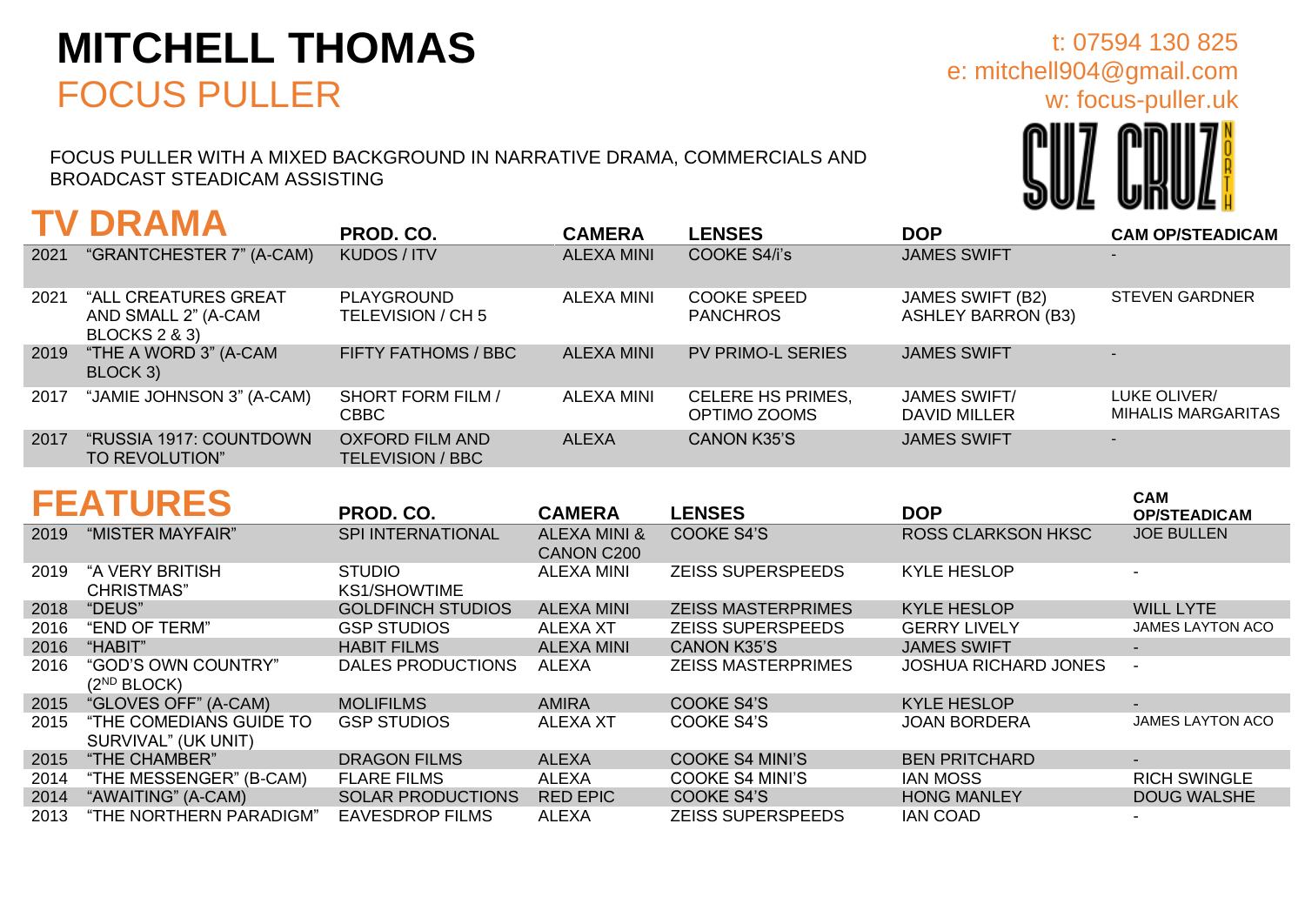|      | <b>COMMERCIALS</b>                                          | PROD. CO.                                    | <b>CAMERA</b>        | <b>LENSES</b>                | <b>DOP</b>                              | <b>CAM OP/STEADICAM</b> |
|------|-------------------------------------------------------------|----------------------------------------------|----------------------|------------------------------|-----------------------------------------|-------------------------|
| 2020 | JD SPORTS XMAS 2020                                         | <b>CHASE FILMS</b>                           | <b>ALEXALF</b>       | <b>ARRI SIGNATURE PRIMES</b> | <b>FERNANDO RUIZ</b>                    | MILO MO-CO RIG          |
| 2020 | <b>ALTON TOWERS 'GANGSTA</b><br><b>GRANNY'</b>              | THE MOB FILM                                 | <b>SONY VENICE</b>   | <b>ZEISS SUPREME PRIMES</b>  | <b>CHRIS CLARKE</b>                     | <b>IVAN HINCHLEY</b>    |
| 2019 | <b>BIRMINGHAM HEROES</b>                                    | <b>JUST SO</b>                               | <b>ALEXA MINI</b>    | <b>ZEISS MASTERPRIMES</b>    | <b>DAVE WRIGHT</b>                      | <b>JAMES ELIAS</b>      |
| 2019 | <b>D&amp;G VIRGIL VAN DYKE</b>                              | <b>SOVAGE</b>                                | <b>ALEXA MINI</b>    | <b>CANON SUMIRE PRIMES</b>   | <b>AXEL COSNEFROY</b>                   |                         |
| 2019 | <b>JD WILLIAMS CHRISTMAS</b>                                | THE MOB FILM                                 | <b>ALEXA MINI LF</b> | <b>ARRI SIGNATURE PRIMES</b> | <b>THOMAS BUELENS</b>                   | <b>IVAN HINCHLEY</b>    |
| 2019 | <b>EXXON MOBIL 'MO SALAH'</b>                               | THE MOB FILM                                 | <b>ALEXA MINI</b>    | <b>ZEISS SUPERSPEEDS</b>     | <b>YVES SEHNAOUI</b>                    |                         |
| 2019 | <b>ALTON TOWERS (B-CAM)</b>                                 | THE MOB FILM                                 | <b>ALEXA MINI</b>    | MASTERPRIMES/OPTIMOS         | <b>GARY SHAW</b>                        | <b>IVAN HINCHLEY</b>    |
| 2019 | MARRIOTT BONVOY: MAN UTD                                    | THE MOB FILM                                 | <b>ALEXA MINI</b>    | <b>ZEISS SUPERSPEEDS</b>     | <b>JAMES SWIFT</b>                      | <b>IVAN HINCHLEY</b>    |
| 2018 | <b>SKY: 'TV COUPLES'</b>                                    | VLOOP/BUZZFEED                               | <b>ALEXA MINI</b>    | <b>ZEISS SUPERSPEEDS</b>     | <b>JAMES SWIFT</b>                      |                         |
| 2018 | ETIHAD AIRWAYS: MAN CITY                                    | THE MOB FILM                                 | <b>ALEXA MINI</b>    | <b>ZEISS ULTRAPRIMES</b>     | <b>CLIVE NORMAN</b>                     | <b>JORDAN PATERSON</b>  |
| 2018 | JD WILLIAMS: 'I AM' (B-CAM)                                 | THE MOB FILM                                 | <b>ALEXA MINI</b>    | <b>COOKE S4'S</b>            | <b>SARA DEANE</b>                       | <b>ALEX STONE</b>       |
| 2018 | <b>DEADPOOL TAKES OVER</b><br><b>MANCHESTER UNITED</b>      | THE MOB FILM                                 | <b>ALEXA MINI</b>    | COOKE S4'S                   | <b>JAMES SWIFT</b>                      |                         |
| 2018 | MANCHESTER CITY; ETISALAT<br>$(B-CAM)$                      | THE MOB FILM                                 | <b>ALEXA MINI</b>    | <b>COOKE S4'S</b>            | <b>JASPER WOLF</b>                      |                         |
| 2017 | MANCHESTER UTD EXECUTIVE<br><b>CLUB</b>                     | THE MOB FILM                                 | <b>ALEXA MINI</b>    | <b>COOKE S4'S</b>            | <b>JAMES SWIFT</b>                      |                         |
| 2017 | TEAM SKY KIT PROMO                                          | THE MOB FILM                                 | <b>ALEXA MINI</b>    | <b>ZEISS SUPERSPEEDS</b>     | <b>JAMES SWIFT</b>                      | $\sim$                  |
| 2017 | DARE2B                                                      | <b>MAKER PROJECTS</b>                        | <b>AMIRA</b>         | <b>COOKE S4'S</b>            | <b>JAMES SWIFT</b>                      |                         |
| 2016 | <b>HEINEKEN CHAMPIONS</b><br>LEAGUE 'MOURINHO' (B-CAM)      | <b>INDY 8</b>                                | <b>ALEXA</b>         | <b>MASTERPRIMES</b>          | TIM MAURICE-JONES<br><b>JAMES SWIFT</b> | <b>JAMES SWIFT</b>      |
| 2016 | <b>MANCHESTER CITY; HAYS</b><br>'AMBITION'                  | THE MOB FILM                                 | <b>ALEXA MINI</b>    | <b>COOKE S4'S</b>            | <b>JAMES SWIFT</b>                      | <b>ALF TRAMONTIN</b>    |
| 2016 | QUIZ AW16                                                   | <b>MAKER PROJECTS</b>                        | <b>ALEXA MINI</b>    | <b>CANON K35'S</b>           | <b>JAMES SWIFT</b>                      | $\sim$                  |
| 2016 | BAVARIA - 1719<br>'OLD WORLD'                               | <b>HERO MEDIA</b>                            | SONY F55             | <b>ZEISS ULTRAPRIMES</b>     | <b>RICH SWINGLE</b>                     | $\blacksquare$          |
| 2015 | <b>MAILBOX BIRMINGHAM</b>                                   | <b>COGENT ELLIOT</b>                         | <b>ALEXA</b>         | <b>SONY CINE PRIMES</b>      | <b>JAMES STONELEY</b>                   | $\blacksquare$          |
| 2015 | PUREGYM INDUCTION                                           | <b>BRAIN CANDY</b>                           | <b>AMIRA</b>         | <b>LEICA SUMMICRONS</b>      | <b>JAMES STONELEY</b>                   | $\blacksquare$          |
| 2015 | CHILDCARE.CO.UK                                             | <b>WORDLEY</b><br><b>PRODUCTIONS</b>         | SONY F55             | <b>CANON CINE PRIMES</b>     | <b>STUART LUCK</b>                      | $\blacksquare$          |
| 2014 | <b>SCOTTISH POLICE</b><br>FEDERATION - "IT'S WHAT WE<br>DO" | <b>BRAIN CANDY /</b><br><b>TINKER TAYLOR</b> | SONY F55             | <b>ZEISS ULTRAPRIMES</b>     | <b>JAMES STONELEY</b>                   | $\blacksquare$          |